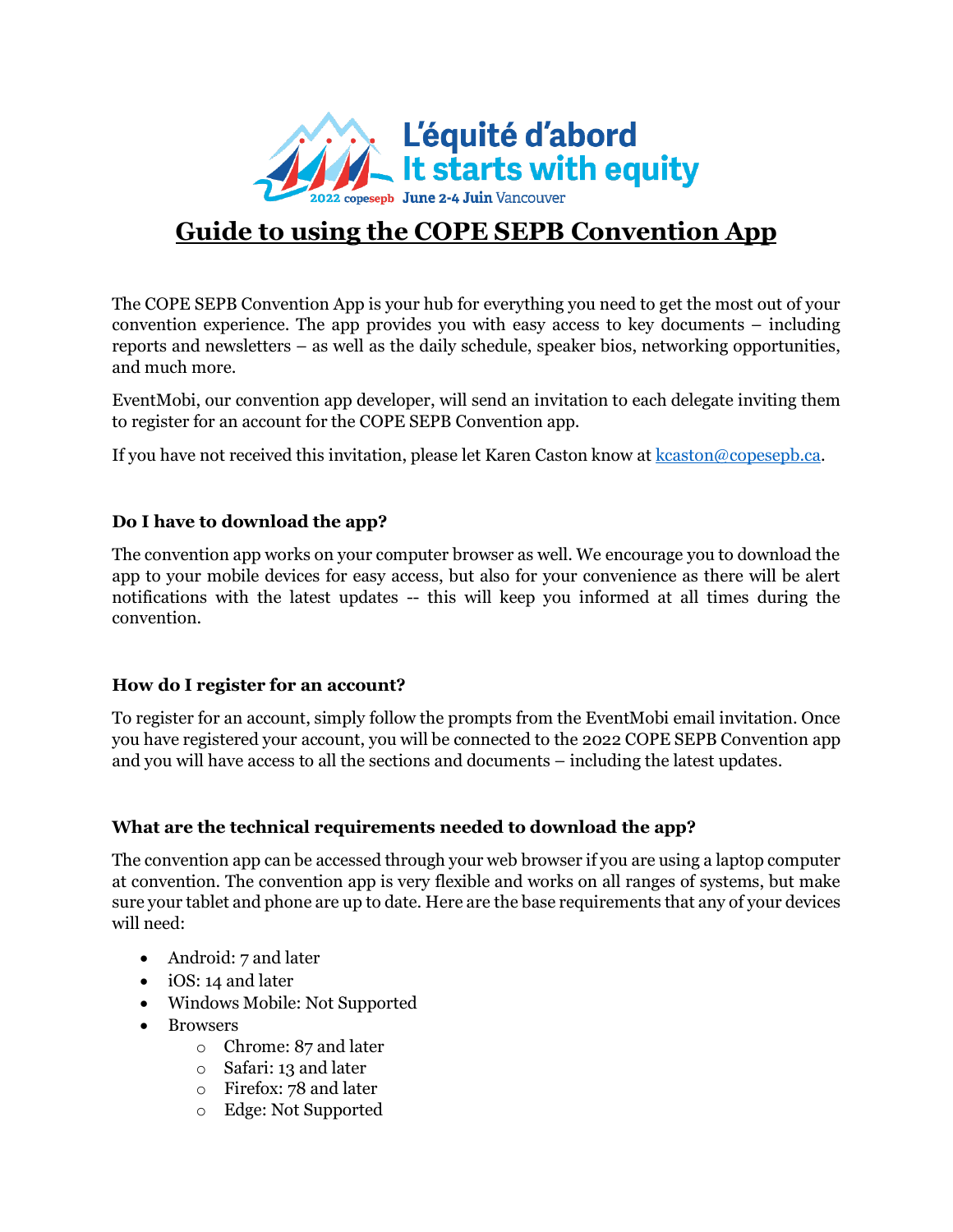#### **What will I be able to access when I have the app?**

With the app, you will be able to view: the agenda, including room locations for workshops and other events; documents related to the convention including resolutions; the national executive report booklet, and policy documents related to our union and the convention; bios of speakers; and also announcements directly to your device.

### **Can I change my language settings in the app?**

Yes. Once you have logged into the app, click on your profile picture at the top right, then select *Preferences*, scroll down to *General Settings*, and change your language to either English or Français.

| <b>General Settings</b>                                |
|--------------------------------------------------------|
| English (United Kingdom)                               |
| Français (Canada)                                      |
| Timezone detected. Please save your preferred timezone |

#### **I downloaded the app but it is now asking me for an event code. What is it?**

If the app asks you to type in an event code, please type *copesepb*.

#### **Will I have to conduct any votes through the app?**

As our event is in-person, all voting will be done in traditional format using a show of hands. If voting is required for the National President, National Secretary-Treasurer or Regional Vice Presidents election(s), they will be conducted using a separate platform. However, you will receive notification on the app.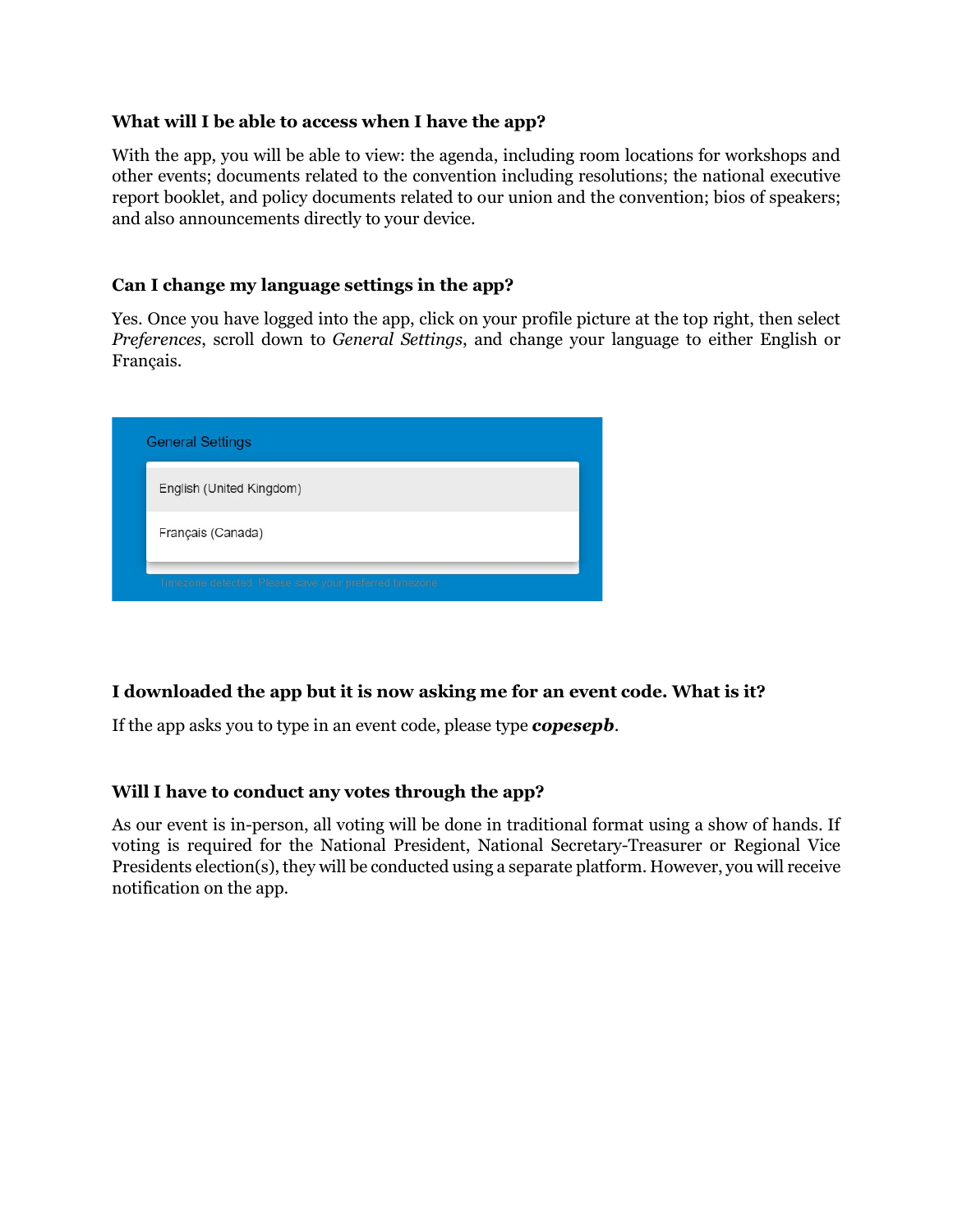## **What is the profile used for?**

When you are invited to connect to the event, you will also receive a prompt to set up your profile. Your profile is your way of showing your fellow delegates who you are, your pronouns, what you do, and from which local/region you are from. You can also upload a photo so your fellow delegates can recognize you and find you if they wish to network with you, as well as share some of your social media profiles.

| <b>Edit Your Personal Information</b>                                              |  |  |
|------------------------------------------------------------------------------------|--|--|
| Unless otherwise specified, this information will be displayed in the Event Space. |  |  |
| First Name (required)                                                              |  |  |
| Daniel                                                                             |  |  |
| Last Name (required)                                                               |  |  |
| Fung                                                                               |  |  |
| <b>Email Address</b>                                                               |  |  |
| dfung@moveuptogether.ca                                                            |  |  |
| Your profile email address cannot be edited.                                       |  |  |
| <b>Profile Picture</b>                                                             |  |  |
|                                                                                    |  |  |
| Delete Image<br>Re-Crop Image<br>勔                                                 |  |  |